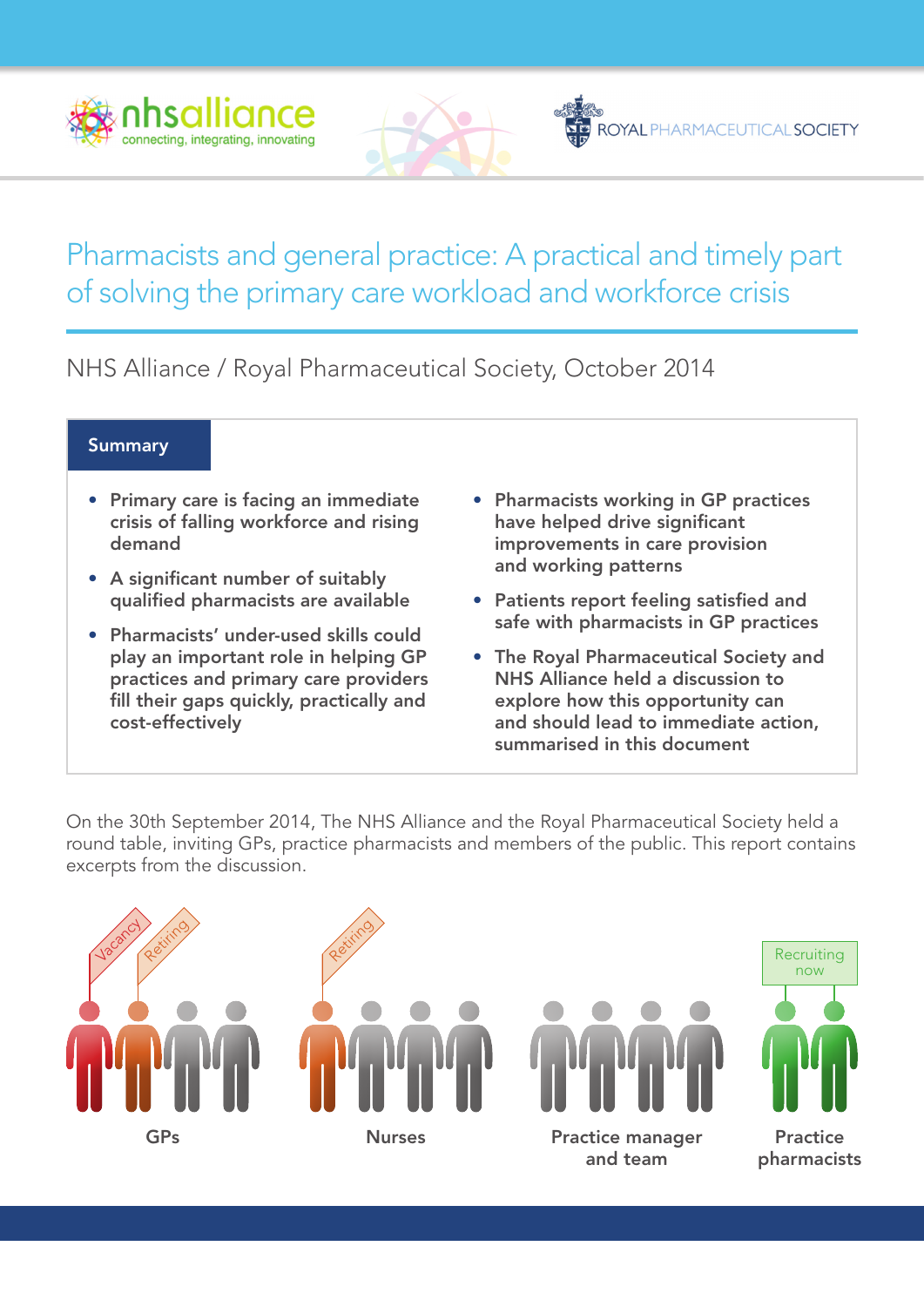



ROYAL PHARMACEUTICAL SOCIETY

# The workforce crisis

*The workforce crisis is real. There is a widespread inability to recruit GPs as practices face the challenge of rising demand for primary care from an ageing, increasingly co-morbid population. Many practices are simply not getting responses to their adverts for GPs or practice nurses*

*GPs spend significant time managing prescribing, reviewing medicines, reconciliation of letters and discharge forms, addressing patient compliance and managing longterm conditions. These are common roles for pharmacists*

*TI* There are an increasing number of highly trained and skilled pharmacists emerging from *university, yet not doing the jobs to match their skill levels; many independent prescribing pharmacists do not have work fully using their qualifications. One practice, unable to recruit a GP, advertised for a pharmacist in a trade magazine and received 150 applications*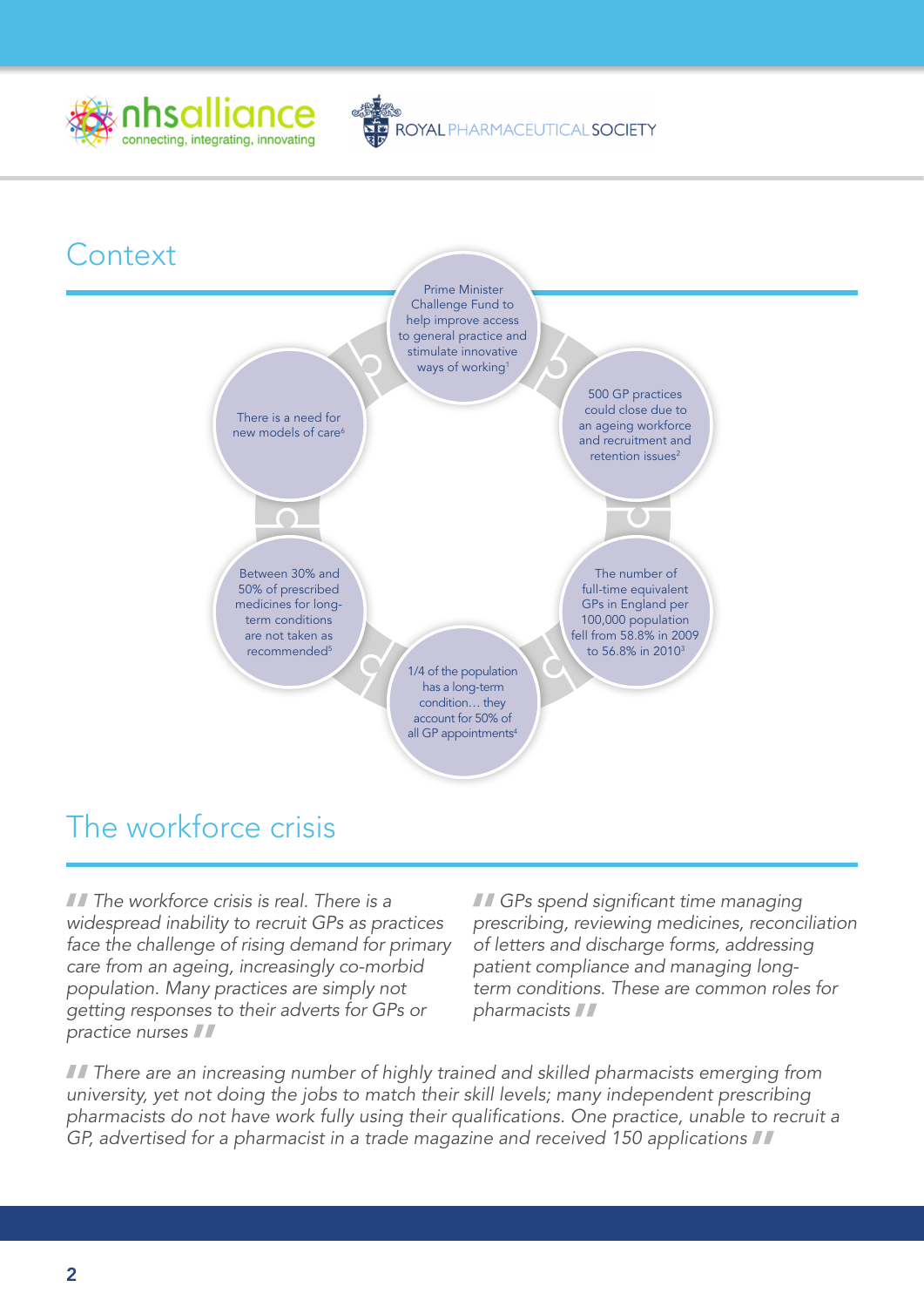

## Barriers to change

Given this potential solution to a real problem, why has clinical pharmacy not become much more established within primary care? Why does employing a pharmacist in a GP practice remain an exception rather than the rule?

*Most GPs have no idea pharmacists can work in GP practices; it's just not on their planet. Yet when they hear about what we've done with our pharmacist, they say 'we want one of those'*

*The workload of GP principals and partners is a huge issue; the cost of employing a pharmacist would look worthwhile to GPs working all the hours*

*There is still a culture of expecting additional money to be provided to employ new professionals in parts of primary care*

*Pharmacists have a broad skill-set in analytics as well as prescribing knowledge to develop a new care model with a pharmacist as part of the practice team*

*primary care could be a big help*

*A business-minded GP saw the potential for me to do more GP-oriented work, helped develop the business case - and trusted me*

*The variety of services pharmacists deliver in general practice is considerable, and can become very generalised: Chronic disease management, diabetes, asthma, COPD, hypertension, depression, arthritis. Pharmacists have staffed walk-in centres, and can be used to good effect in triage for common ailments (pharmacists can do chest assessments, for example)*

*You need to find a GP principal or partner who 'gets' the potential role for and costeffectiveness of a pharmacist. Most GPs don't understand the full range of what pharmacists can do*

*Until GP practices have a pharmacist, they Care around medicines is often sub- don't really know what they can do optimal, and employing pharmacists in* 

*The introduction of a pharmacist in my practice was 'a lightbulb moment'*

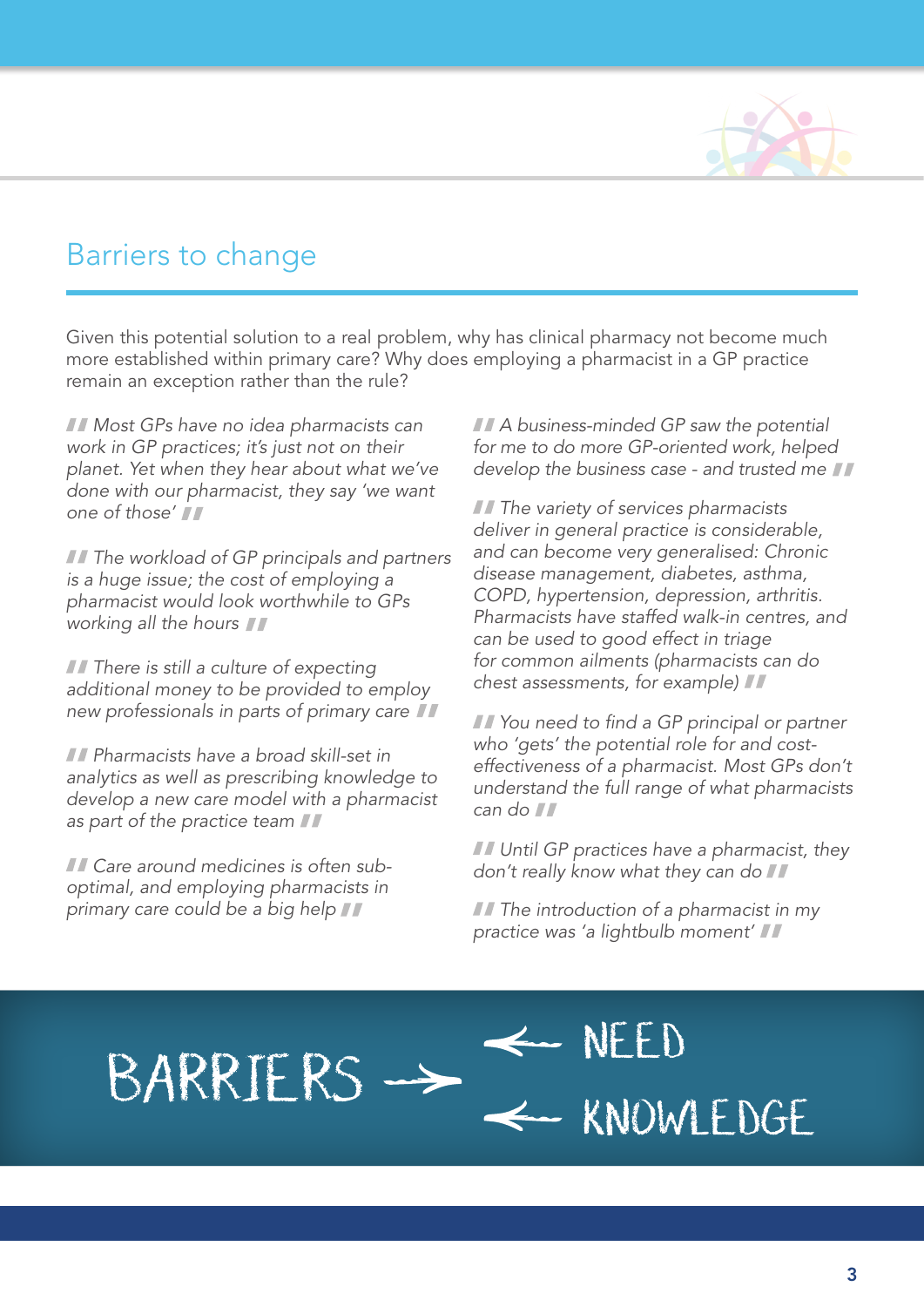

# Brand and culture

*I entered medical school at the same time as colleagues going into pharmacy, but we weren't doing the same course. If you don't train together, you don't know what you don't know about their skills. In general practice, my first real exposure to pharmacists was when I was a member of a medicines management committee*

*Pharmacists must start thinking in GP language, or you'll always be working in parallel rather than together. I went and did a course on physical assessment to get the language and it put me on the same page*

ROYAL PHARMACEUTICAL SOCIETY

## Business case and recruitment

Two key questions emerged about how to get the process of recruiting a pharmacist to a practice under way:

- How do you create a business case for the pharmacist within the practice?
- How do you complete a recruitment process advertisement, short-listing, interviewing, job offer, contract and terms of service?

*We applied to the CCG innovation fund and focussed on improving patient care and quality and safety*

*It was a business case – we were overstretched and couldn't find a GP* *The only sustainable business model is for GP practices to employ a pharmacist as part of a review of skill-mix and staffing*

*Job descriptions and competencies with business case templates would be very helpful for GPs considering this opportunity*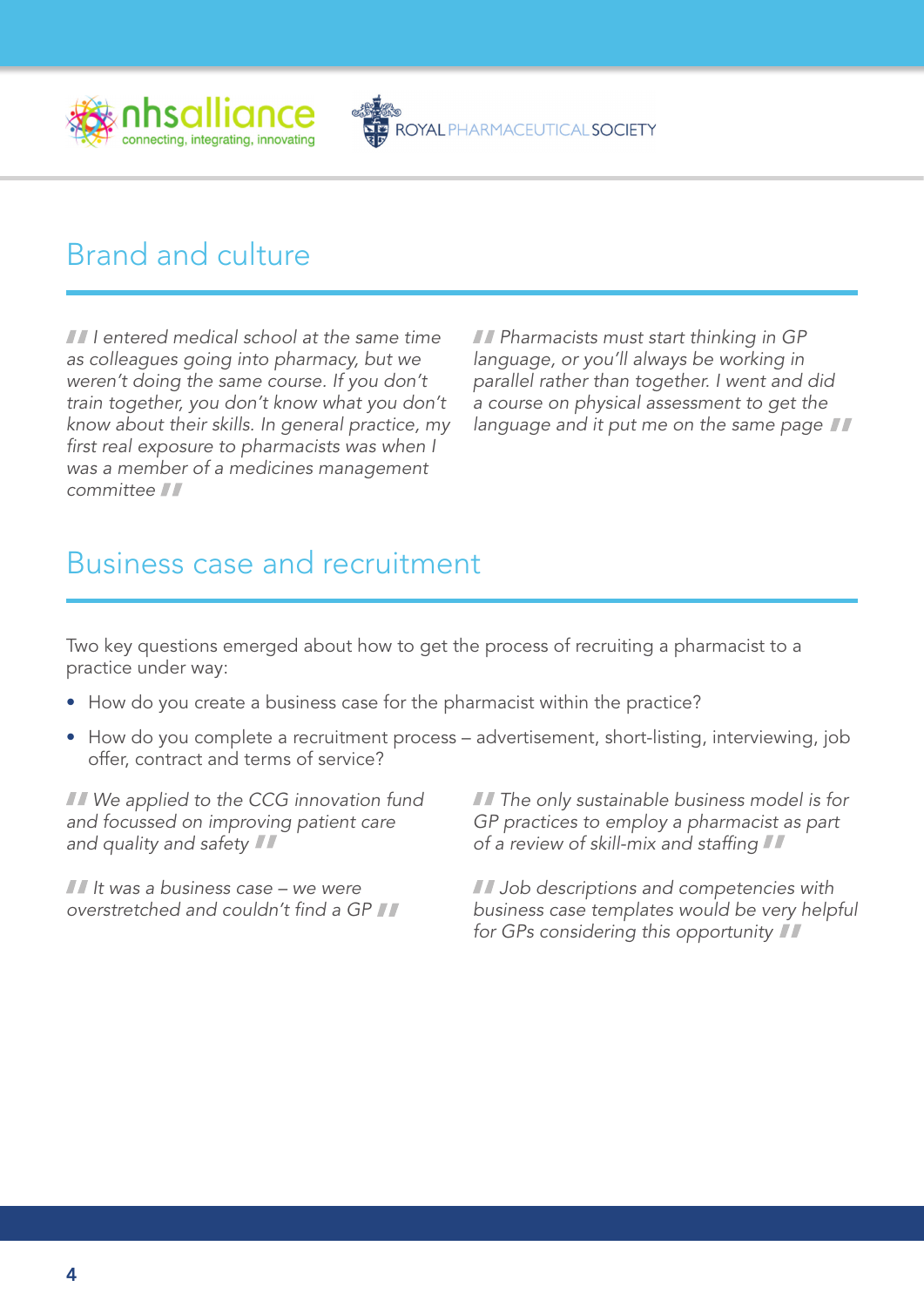

## Patient perspectives: Spending valuable time to explain

Patient perspectives offered important insights into how pharmacists in general practice make a practical difference. Patients described a more approachable, patient-focused communications style, more time and greater knowledge of the medicines and devices.

*The pharmacist was a Godsend. She had time to talk to me about the medicines that were available and to find one that suited me*

*I had seen the GP several times and my blood pressure was no better. The pharmacist was able to spend time with me to find the right medicine. Now everybody is happy with my blood pressure, including me*

*A pharmacist is an expert in medicines and products; a patient is the expert in how they use it*

*I make a decision on whether I need to see the GP, the practice pharmacist or the practice nurse when I make my appointment; the practice trusts me to do this*

#### Scale model and economics

The cost of employing a pharmacist includes offering a salary between half and 2/3 of the cost of a full-time equivalent salaried GP. The development of federations and co-operation at scale raises the possibility of federations employing pharmacists and sharing the resource.

*The economies of scale of employing pharmacists who can work across multiple practices was an initial attractor to us providers with chains or groups of practices. Yet the model has delivered so well that we are now seeking a pharmacist for each practice*

*Our pharmacist helps our practice in many financial areas, for example; delivering on QOF, local and directed enhanced services and immunisations and vaccinations*

*My practice has a population of just 4,000 patients. I will have a pharmacist working two days a week for me*

*We have taken the leap of faith to employ a pharmacist, find it economically viable and wouldn't go back*

*The best evidence yet for the costeffectiveness of pharmacists in reducing prescribing errors in primary care is the PINCER study7*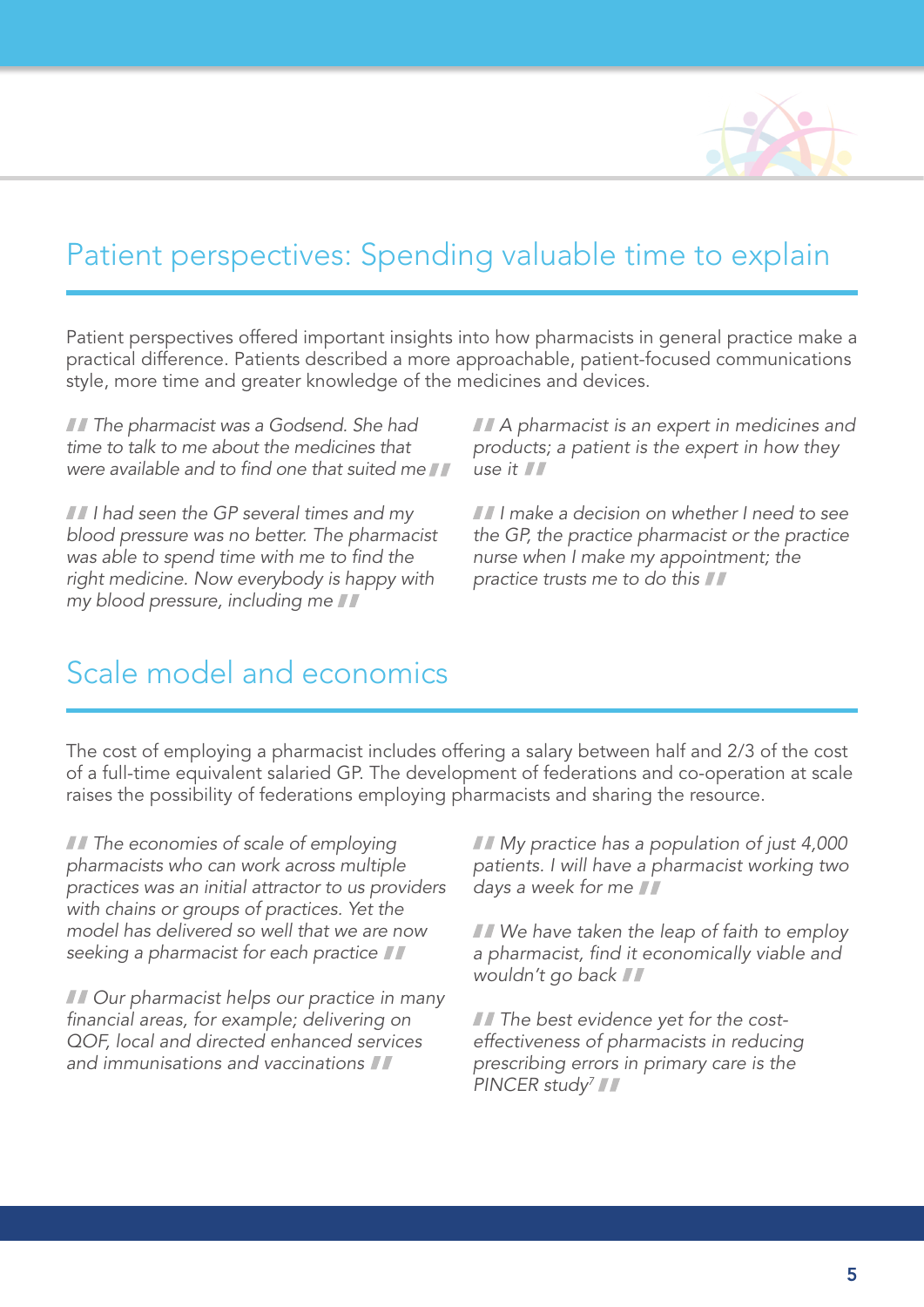

## Practical issues once a pharmacist is recruited

Once the leap of faith to recruit a pharmacist has been made, GP practice leaders and managers face another range of practical questions about the integration and general development of their new pharmacist:

- What basic training / orientation is required?
- What are the general management requirements?
- How is their professional development managed?
- How do you manage the pharmacist / patient interface? How do you explain them to patients? How do you start to integrate them into the team?

*I felt slight trepidation before being introduced to the practice staff team. In reality, the fears were unfounded. The team were all extremely enthusiastic and little resistance had been met*

*There is an issue of demarcation; practice leaders need to be very clear on what a pharmacist's role will be. Receptionists must know what patients a pharmacist will or can see with their skill set*

*Working with practice nurses has been a bonus and teamwork is very important so as not to be seen as a threat*

*There is no structured education programme for pharmacists in general practice, similar to that in hospitals*

*I started small: It's a lot easier to get integrated into a team gradually*

*We assess candidates pre-interview, who are briefed for their job by a director, and get to meet practice teams to understand the job scope*

*Pharmacists have a three-month induction into general practice - learning EMIS, QOF, coding and how to do a referral. They meet their clinical leads weekly, and their practice manager and medical director regularly*

*For a pharmacist working in a GP practice there is no formal career progression: It's what you carve out for yourself… GP practice pharmacy is not currently a recognised career pathway - and now we need to build one, for others to follow*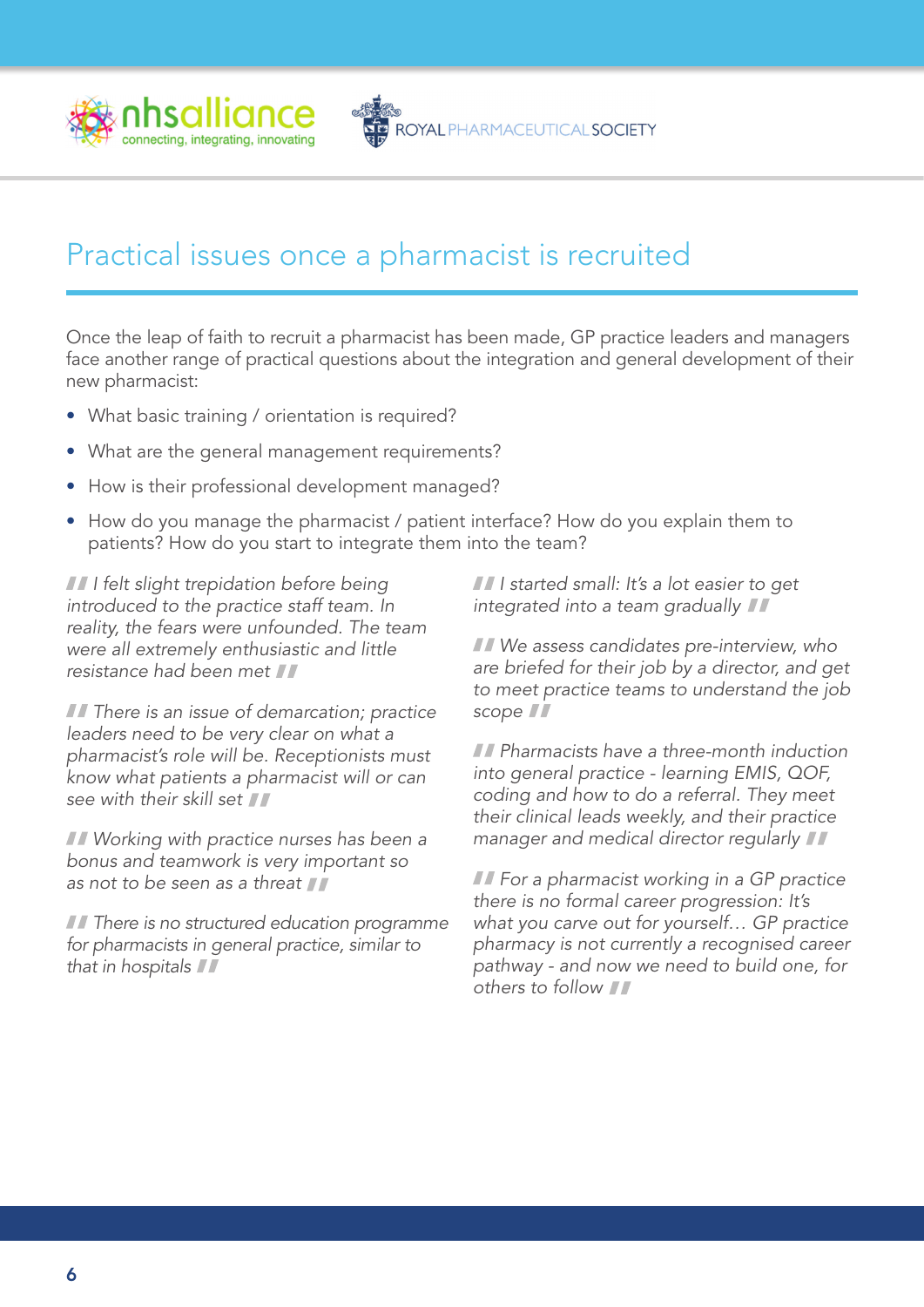

# Conclusions

- Pharmacists represent an important early element in solving the workforce crisis within general practice
- There are good examples of pharmacists adding value to GP practices, taking the lead in some areas of work and integrating within a multidisciplinary team to deliver high quality responsive clinical care
- The skills and value that pharmacists working in general practice could offer are often poorly understood and little-publicised. Skills in medicines and analytics are cornerstones for successfully managing the care of high-risk patients and this is a significant missed opportunity for the NHS. There is a clear requirement to raise awareness and share examples of best practice
- The value of pharmacists working in general practice needs to be defined and promoted and simple business case templates developed. The value proposition can include expanding the multidisciplinary team to improve patient safety, compliance with prescribed products, delivery of services and to release administrative time GPs currently spend on prescriptions
- There is a need to create a clear career pathway for pharmacists and general practice. This requires a clearer definition and a link between competencies to an acceptable salary structure within the career path

NHS Alliance is the leading independent voice for providers of health and social care outside hospital. It is the only not-for-profit membership organisation to bring together frontline clinicians and organisations of all kinds in our communities – from general practice, community pharmacy to providers of housing and emergency services.

The Royal Pharmaceutical Society is the dedicated professional body for pharmacists in England, Scotland and Wales.

- There should be recognised training pathways for pharmacists and general practice and development and educational opportunities shared with GPs and practice nurses
- Patients gain benefits from the expertise of pharmacists and are capable of understanding when to see the pharmacist in the practice
- Pharmacists could play an increasing specialist role in primary care as reforms lead to more complex care being delivered in primary care
- Using pharmacists in primary care is an important part of the solution, however we need to look at using pharmacists to deliver better care for long-term conditions at scale, working over the health economy. Some initiatives will work best at scale; others at practice level: We need to recognise this variability